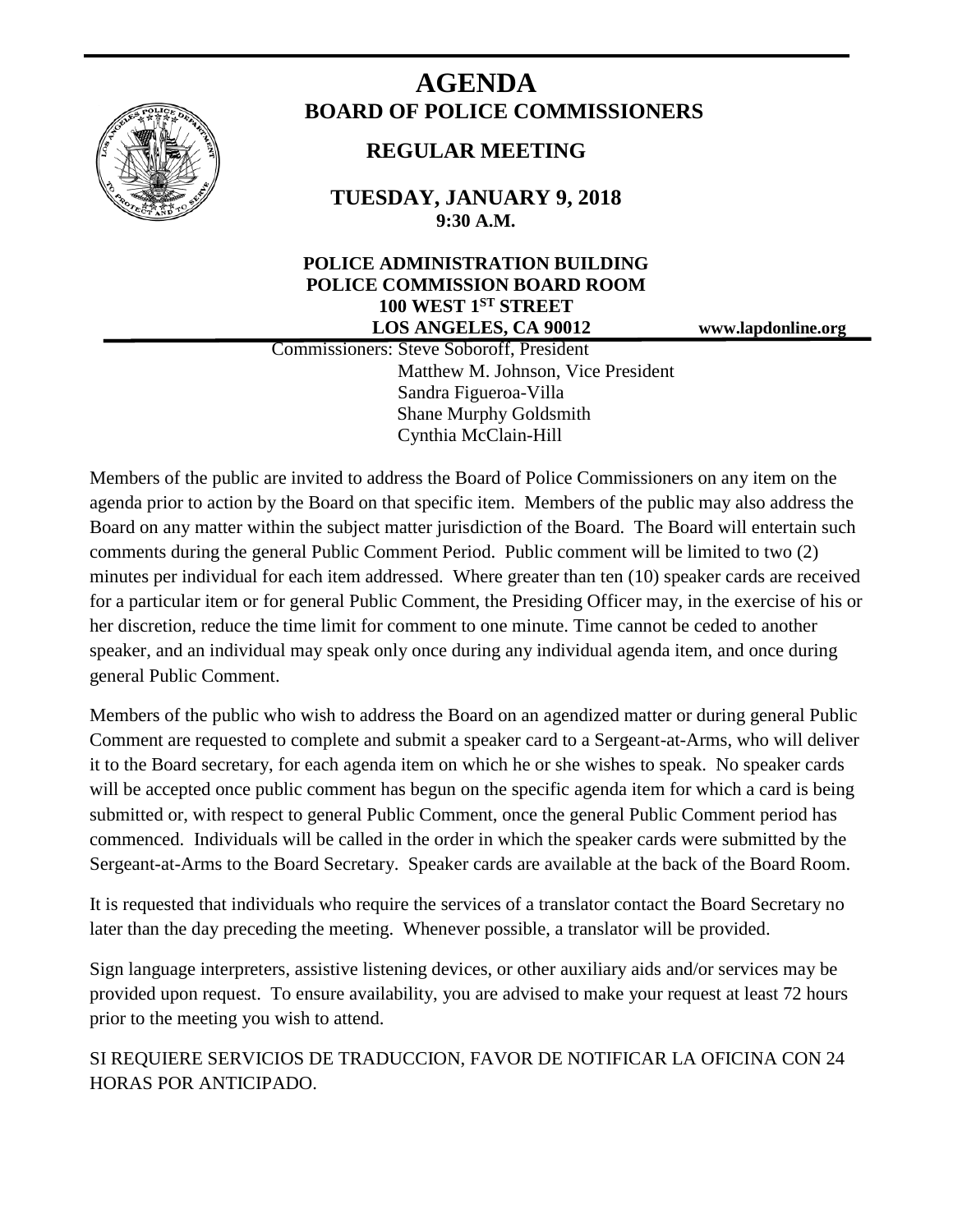#### 1. **CONSENT AGENDA ITEMS**

A. DEPARTMENT'S REPORT, dated December 27, 2017, relative to the travel authority for the Chief of Police to attend the Major Cities Chiefs Association 2018 Winter Meeting, January 24, 2018 through January 26, 2018, in Long Beach, California, as set forth. **IBPC** #18-0001]

Recommendation(s) for Board action:

APPROVE the Department's report.

B. DEPARTMENT'S REPORT, dated December 22, 2017, relative to a monetary donation in the amount of \$480.00, from the Los Angeles Dodgers, LLC., to be utilized for food and recreational activities and events for the benefit of the Southeast Area Cadet Program, as set forth. [\[BPC #18-0004\]](http://www.lapdpolicecom.lacity.org/010918/BPC_18-0004.pdf)

Recommendation(s) for Board action:

APPROVE the Department's report and ACCEPT the donation.

C. DEPARTMENT'S REPORT, dated December 8, 2017, relative to a monetary donation in the amount of \$990.00, from the Los Angeles Dodgers, LLC., to be utilized for food and recreational activities and events for the benefit of the Southeast Area Cadet Program, as set forth. **IDPC #18-0005** 

Recommendation(s) for Board action:

APPROVE the Department's report and ACCEPT the donation.

D. DEPARTMENT'S REPORT, dated December 22, 2017, relative to a monetary donation in the amount of \$600.00, from the Los Angeles Dodgers, LLC., to be utilized for food and recreational activities and events, for the benefit of the Southeast Area Cadet Program, as set forth. **IDPC #18-0006** 

Recommendation(s) for Board action:

APPROVE the Department's report and ACCEPT the donation.

E. DEPARTMENT'S REPORT, dated December 22, 2017, relative to a monetary donation in the amount of \$720.00, from the Los Angeles Dodgers, LLC., to be utilized for food and recreational activities and events, for the benefit of the Southeast Area Cadet Program, as set forth. **[\[BPC #18-0007\]](http://www.lapdpolicecom.lacity.org/010918/BPC_18-0007.pdf)** 

Recommendation(s) for Board action:

APPROVE the Department's report and ACCEPT the donation.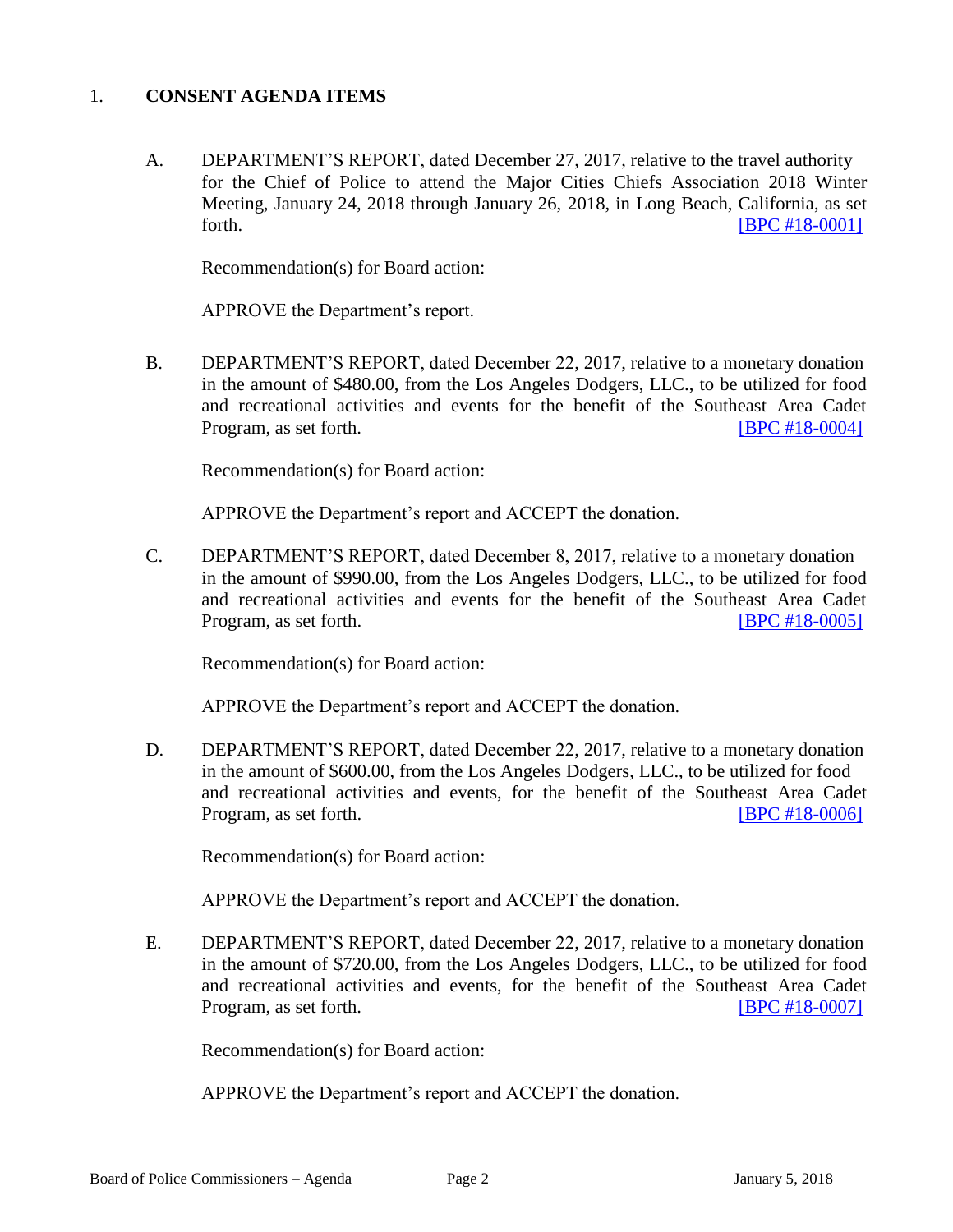F. DEPARTMENT'S REPORT, dated December 22, 2017, relative to a monetary donation in the amount of \$630.00, from the Los Angeles Dodgers, LLC., to be utilized for food and recreational activities and events, for the benefit of the West Los Angeles Cadet Program, as set forth. **IDPC #18-0015** 

Recommendation(s) for Board action:

APPROVE the Department's report and ACCEPT the donation.

G. DEPARTMENT'S REPORT, dated December 22, 2017, relative to the donation of food, valued at \$2,720.33, from In-In-Out Burger, for the  $7<sup>th</sup>$  Annual VOICE (Victims Overcoming Injustice of Child Abuse and Endangerment) holiday party, hosted by Juvenile Division, as set forth. [\[BPC #18-0011\]](http://www.lapdpolicecom.lacity.org/010918/BPC_18-0011.pdf)

Recommendation(s) for Board action:

APPROVE the Department's report and ACCEPT the donation.

H. DEPARTMENT'S REPORT, dated December 22, 2017, relative to the donation of prizes for a holiday party, valued at \$454.26, from the Los Angeles Police Foundation, for the benefit of the Valley Traffic Division, as set forth. [\[BPC #18-0009\]](http://www.lapdpolicecom.lacity.org/010918/BPC_18-0009.pdf)

Recommendation(s) for Board action:

APPROVE the Department's report and ACCEPT the donation.

I. DEPARTMENT'S REPORT, dated December 22, 2017, relative to a monetary donation in the amount of \$5,300.00, from the Los Angeles Police Foundation, to be utilized for the venue, food and entertainment of a holiday party for the benefit of Foothill Area, as set forth. **IBPC #18-0008** 

Recommendation(s) for Board action:

APPROVE the Department's report and ACCEPT the donation.

J. DEPARTMENT'S REPORT, dated December 22, 2017, relative to a monetary donation in the amount of \$3,600.00, from the Los Angeles Police Foundation, to be used for a holiday party, for the benefit of West Valley Area, as set forth. **IBPC #18-00101** 

Recommendation(s) for Board action:

APPROVE the Department's report and ACCEPT the donation.

K. DEPARTMENT'S REPORT, dated December 22, 2017, relative to the donation of food, valued at \$4,106.09, from the Los Angeles Police Foundation, for the  $87<sup>th</sup>$  Annual Civilian Appreciation Day, for the benefit of the Los Angeles Police Department, as set forth. **IBPC** #18-0012]

Recommendation(s) for Board action:

APPROVE the Department's report and ACCEPT the donation.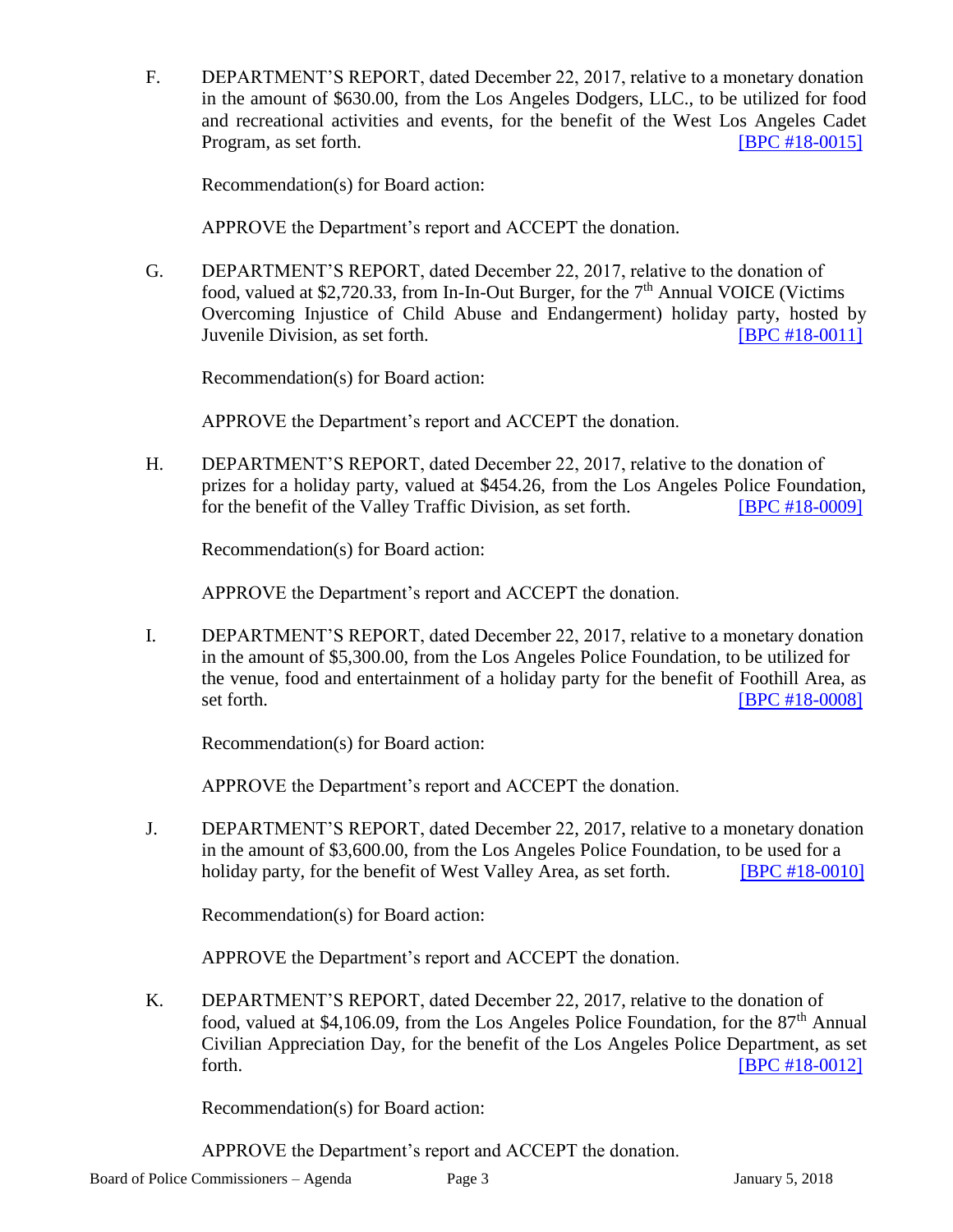L. DEPARTMENT'S REPORT, dated December 22, 2017, relative to a monetary donation in the amount of \$8,000.00, from the Los Angeles Police Foundation, to be used for food and venue for an annual holiday party, for the benefit of the Harbor Area, as set forth. **IBPC #18-00141** 

Recommendation(s) for Board action:

APPROVE the Department's report and ACCEPT the donation.

M. DEPARTMENT'S REPORT, dated December 22, 2017, relative to the donation of food, toys, games, decorations, photo supplies, administrative and activity supplies, valued at \$3,906.00, from the Los Angeles Police Foundation, for the  $7<sup>th</sup>$  Annual VOICE (Victims Overcoming Injustice of Child Abuse and Endangerment) holiday party, hosted by Juvenile Division, as set forth. [\[BPC #18-0019\]](http://www.lapdpolicecom.lacity.org/010918/BPC_18-0019.pdf)

Recommendation(s) for Board action:

APPROVE the Department's report and ACCEPT the donation.

N. DEPARTMENT'S REPORT, dated January 5, 2018, relative to a monetary donation totaling \$40,844.16, from the Supporters of Law Enforcement in Devonshire, to be used for personnel's wellness and morale (\$31,004.16 as reimbursement for expenses related to a holiday party, \$2,000.00 as reimbursement for a holiday lunch, \$3,200 to purchase a refrigerator and \$4,640.00 for a ceremony for the Cadets), for the benefit of Devonshire Area, as set forth. **IDPC #18-0013** 

Recommendation(s) for Board action:

RECEIVE the Department's report and TRANSMIT to the Mayor and City Council for acceptance.

O. DEPARTMENT'S REPORT, dated January 5, 2018, relative to the donation of a light bar, flood lights and switches, valued at \$836.23, from the Valley Traffic Advisory Council, for the benefit of the Off Road Unit in Valley Traffic Division, as set forth. [BPC [#18-0016\]](http://www.lapdpolicecom.lacity.org/010918/BPC_18-0016.pdf)

Recommendation(s) for Board action:

APPROVE the Department's report and ACCEPT the donation.

P. DEPARTMENT'S REPORT, dated January 5, 2018, relative to the donation of two color posters, valued at \$111.44, from the Valley Traffic Advisory Council, for the benefit of Valley Traffic Division, as set forth. [\[BPC #18-0017\]](http://www.lapdpolicecom.lacity.org/010918/BPC_18-0017.pdf)

Recommendation(s) for Board action:

APPROVE the Department's report and ACCEPT the donation.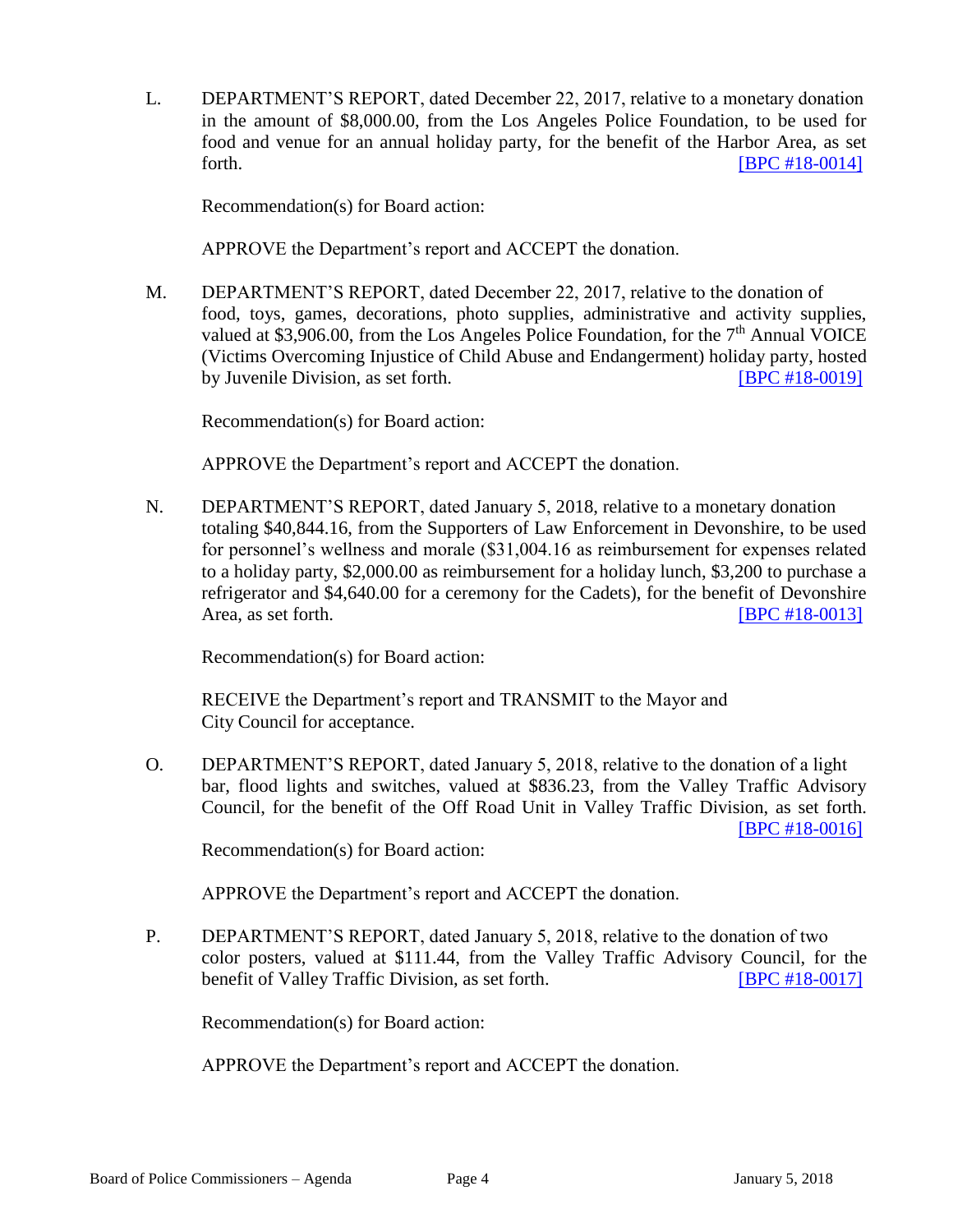#### 2. **REGULAR AGENDA ITEMS**

A. DEPARTMENT'S REPORT, dated December 29, 2017, relative to the donation of a small Unmanned Aerial System (sUAS), valued at \$31,528.36, from the Los Angeles Police Foundation, for the benefit of the Metropolitan Division's Special Weapons and Tactics (SWAT) Team and the Los Angeles Police Department, as set forth.

[\[BPC #18-0000\]](http://www.lapdpolicecom.lacity.org/010918/BPC_18-0000-rev2.pdf)

Recommendation(s) for Board action:

RECEIVE the Department's report and TRANSMIT to the Mayor and City Council for acceptance.

B. DEPARTMENT'S REPORT, dated December 22, 2017, relative to the request to approve an agreement between the City of Los Angeles and Justice & Security Strategies, Inc., for community survey services for the Los Angeles Police Department, as set forth. **IBPC #18-0002** 

Recommendation(s) for Board action:

APPROVE the Department's report and TRANSMIT to the Mayor.

C. DEPARTMENT'S REPORT, dated December 20, 2017, relative to the request for approval of amendment one to contract C-125361 between the Superior Court of California, County of Los Angeles and the City of Los Angeles for reimbursement for data conversion services on traffic citations issued by the Los Angeles Police Department, as set forth. [\[BPC #18-0003\]](http://www.lapdpolicecom.lacity.org/010918/BPC_18-0003.pdf)

Recommendation(s) for Board action:

APPROVE the Department's report and TRANSMIT to the Mayor.

D. DEPARTMENT'S REPORT, dated December 19, 2017, relative to the approval of agreements with (Argus Associates, Inc.; Birdi & Associates, Inc.; Commercial Programming systems, Inc.; Dataman USA, LLC; Exclusive Network Enterprises; Jada Systems, Inc; and 3Di, Inc.) for Information Technology Professional Services for the Los Angeles Police Department, as set forth. [\[BPC #18-0018\]](http://www.lapdpolicecom.lacity.org/010918/BPC_18-0018.pdf)

Recommendation(s) for Board action:

APPROVE the Department's report and TRANSMIT to the Mayor.

E. DEPARTMENT'S REPORT, dated January 18, 2018, relative to a request for approval to reprogram funds for the 2015 Deoxyribonucleic Acid Capacity (DNA) Enhancement and Backlog Reduction Program Grant – (Council File #16-0621), as set forth.

[\[BPC #18-0020\]](http://www.lapdpolicecom.lacity.org/010918/BPC_18-0020.pdf)

Recommendation(s) for Board action:

APPROVE the Department's report and TRANSMIT concurrently to the Mayor and City Council.